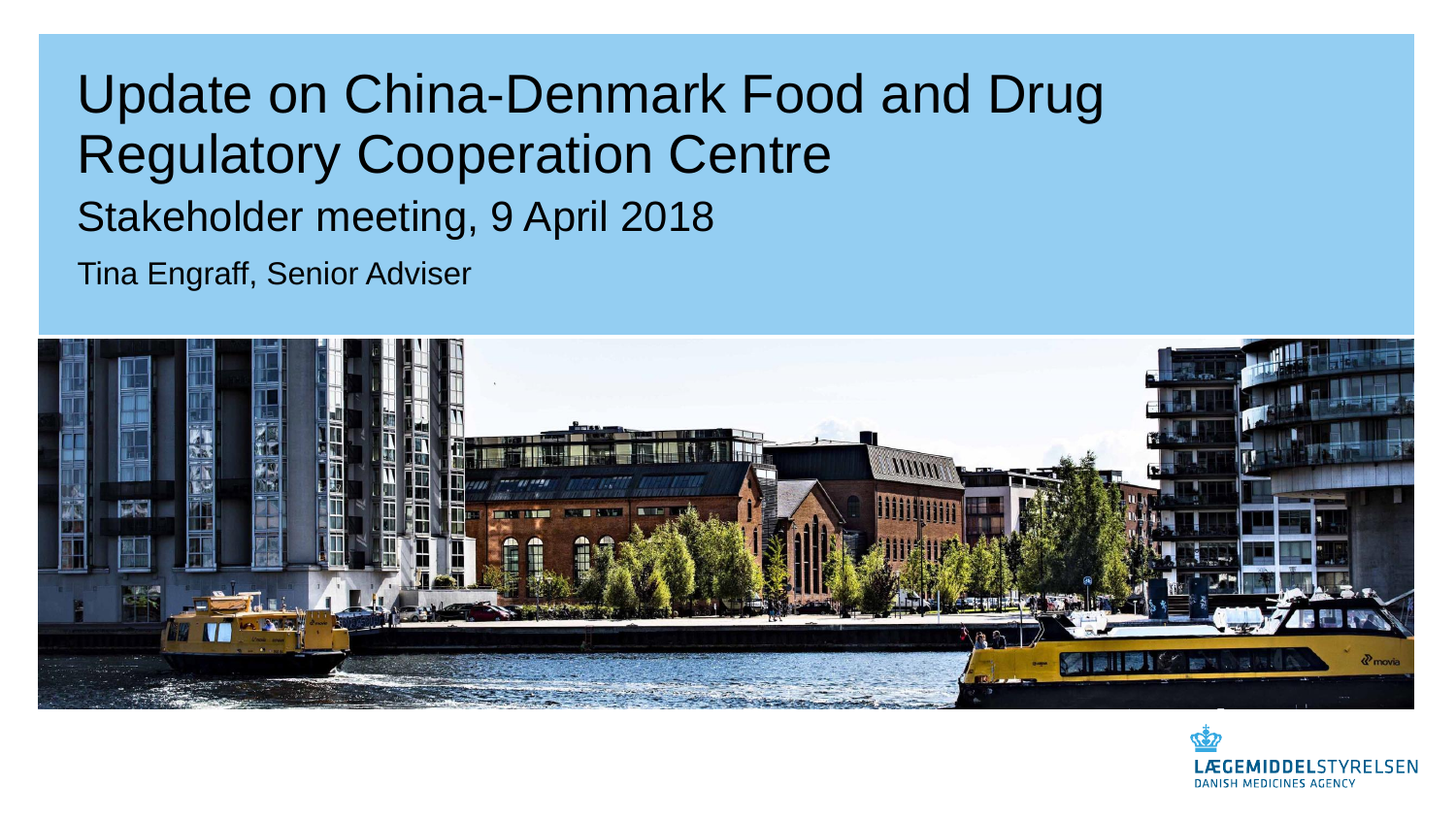#### State of Play

- Agreement on Joint Working Programme, in principle
- Activities of Inception Project to Strategic Sector Cooperation on Health in China
- Workshop on Chinese medical device system in pipeline
- Preparation for application for Strategic Sector Cooperation on Health in China (SSC Health China)

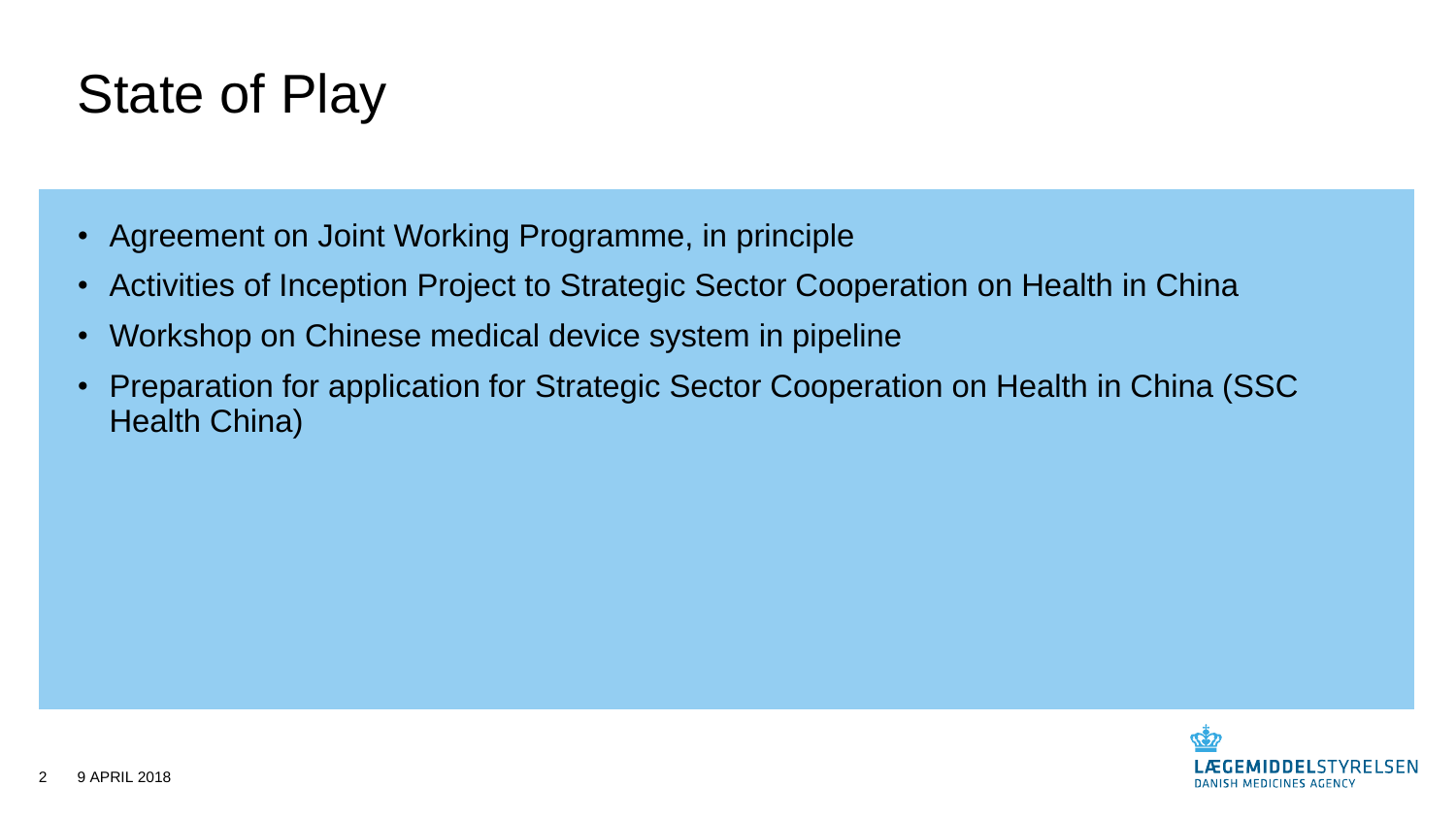# Agreement on Joint Working Programme

- Agreement, in principle
	- Still not signed
	- Activities progress in line with Joint working Programme
- ‒ Excerpt of 2018 activities:
	- Pilot project medicines evaluation exchange
	- Testing of radiopharmaceuticals
	- Workshop on Innovative Medicines Clinical assessment
	- Workshop on assessment of clinical trials, including scientific advice
	- Visit to DKMA for inspectors with observed GMP inspection

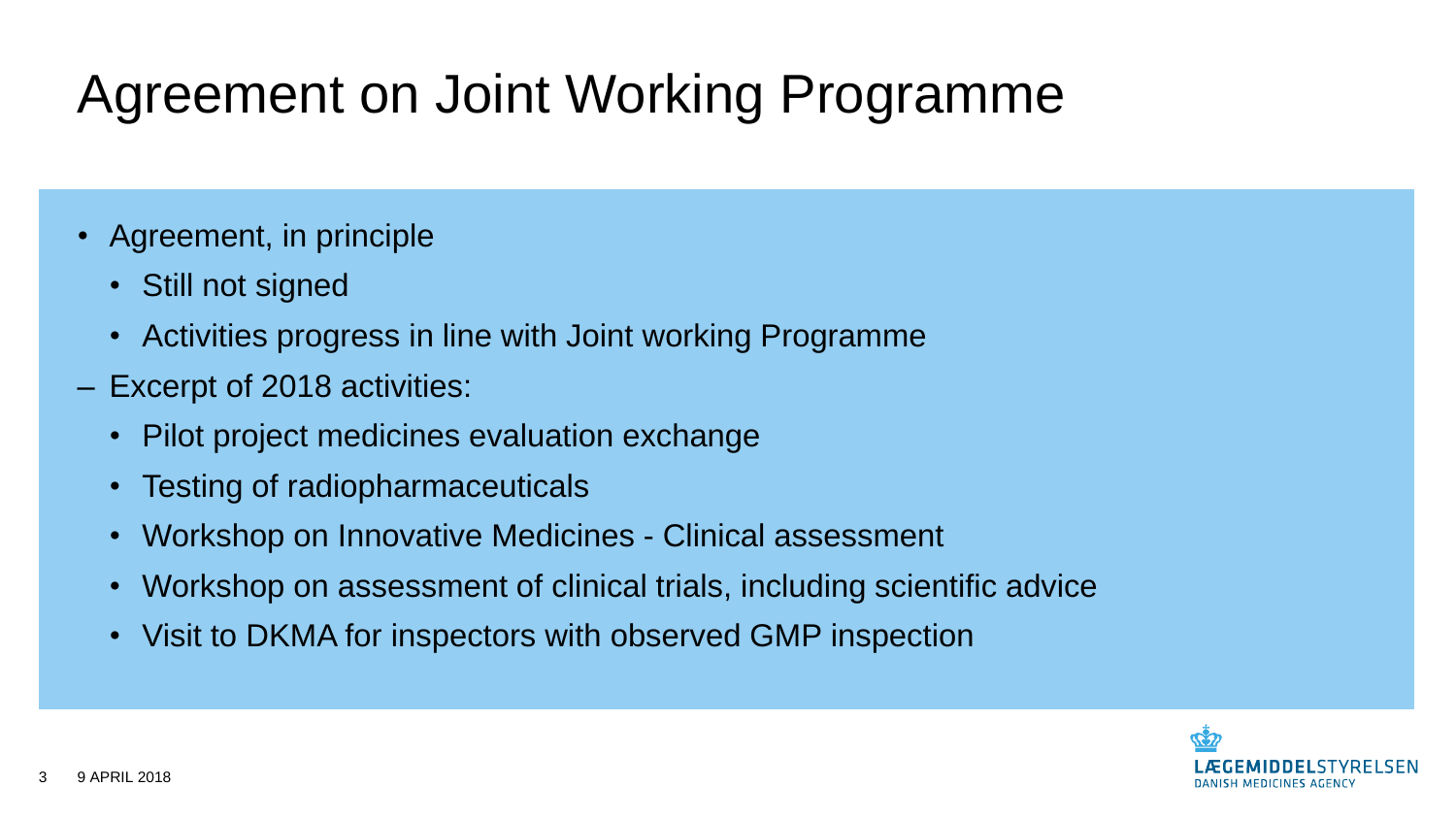## Inception project activities (1)

Confirmed visit in May by DKMA to NIFDC to explore feasibility for a Proficiency Testing Study on radiopharmaceuticals

- ‒ 3 DKMA scientific staff + 1 coordinator
- ‒ Preparations on-going

Also opportunity to discuss draft work programme for SSC Health China with relevant authorities

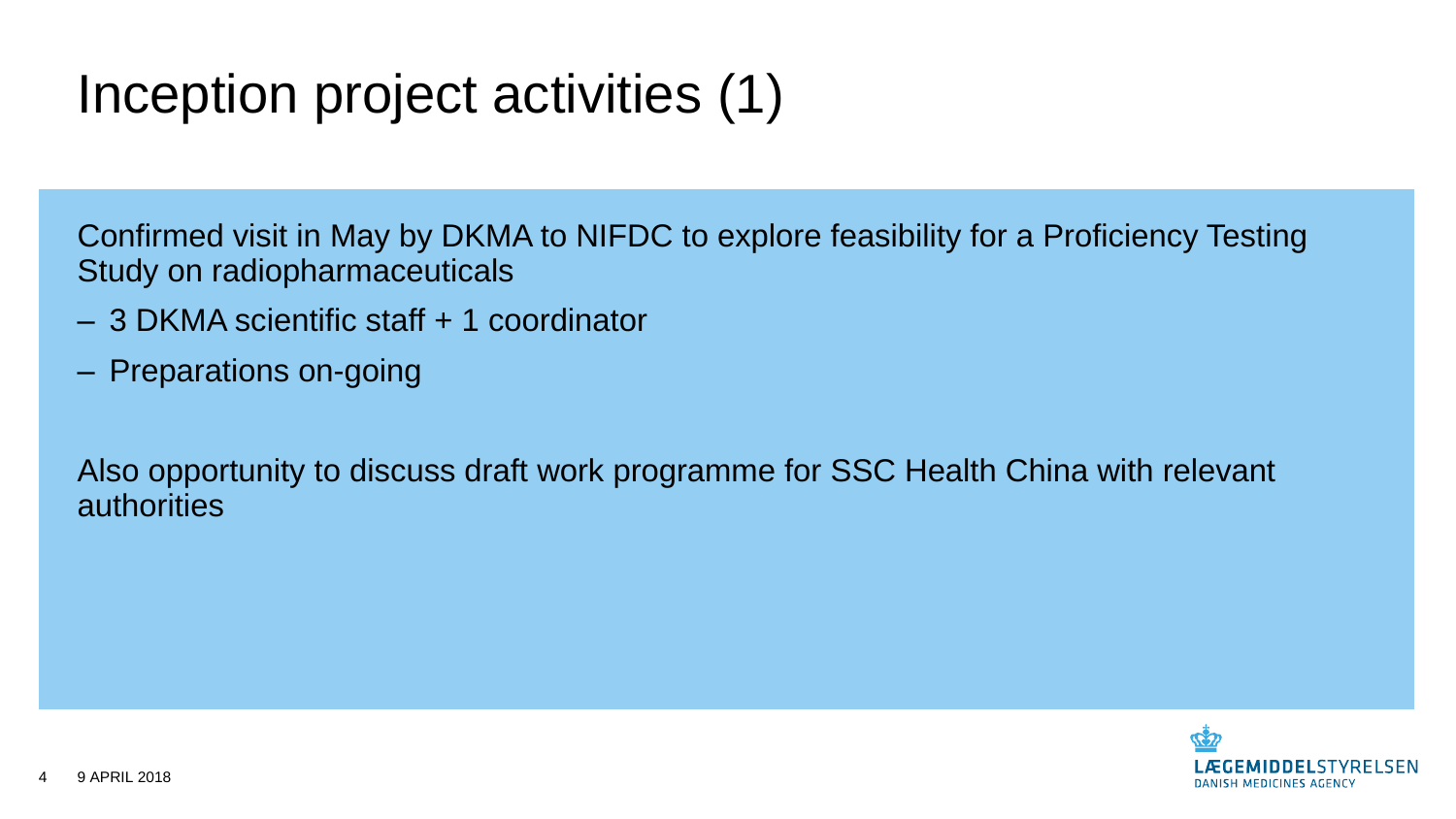# Inception project activities (2)

Pilot project on medicines evaluation exchange

- 4 Chinese senior assessors for up to 2 weeks (maybe in June)
- In-house at DKMA for training sessions/workshops
- Exploring how to make use of external expertise, e.g. University of Copenhagen
- Chinese interests:
	- Benefit-risk assessment
	- Risk management
- DKMA in process of identifying relevant dossiers to be included in pilot project
	- Targeted meeting with relevant stakeholders, if necessary

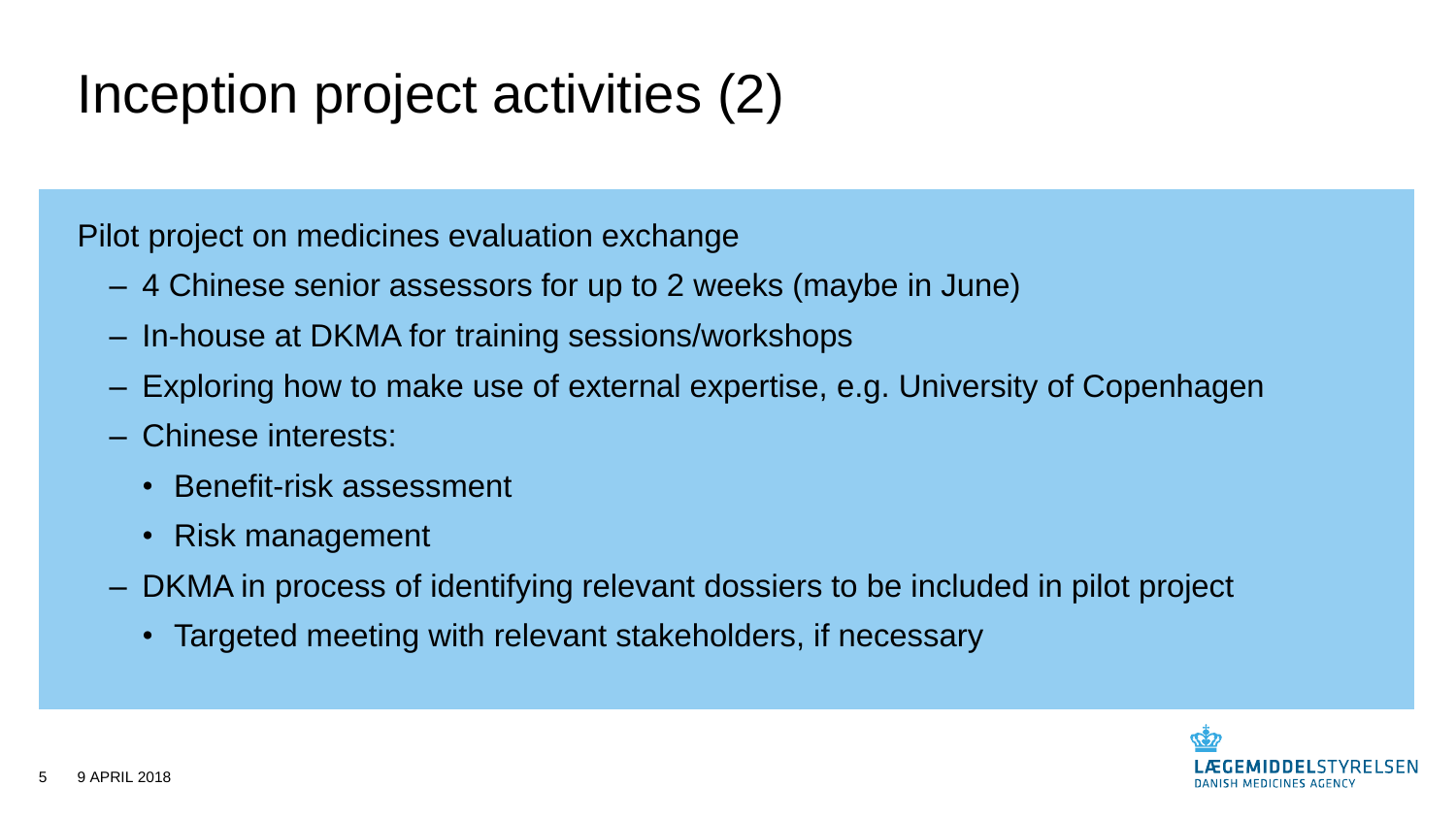## Workshop on Chinese medical device system

- ‒ Workshop early June kindly arranged by Med Tech stakeholders
- ‒ Purpose:
	- Better understanding of Chinese system
	- Inform our cooperation with regards to medical devices

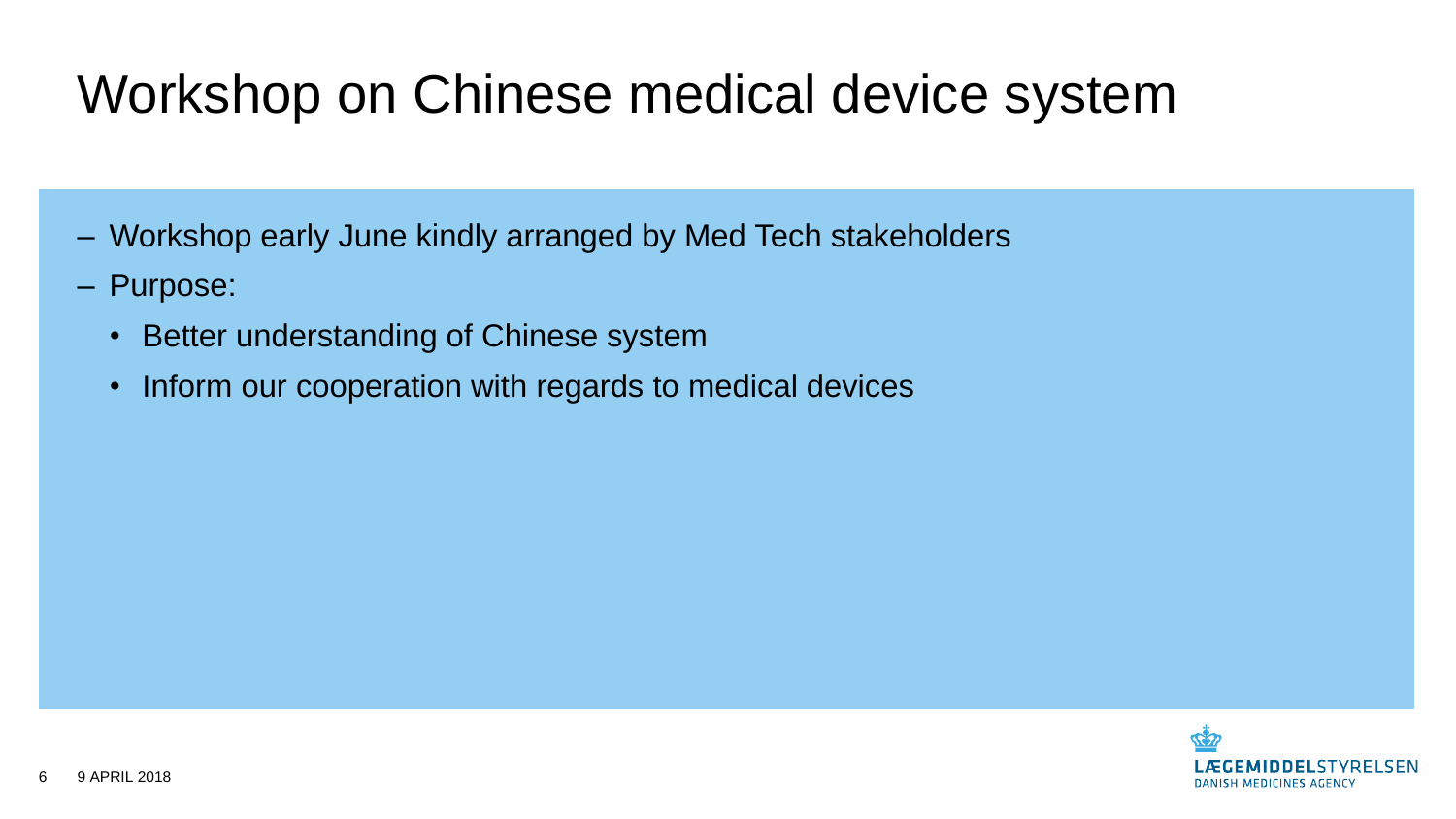#### Next steps

- Scheduling activities of 2018
- Implementation of Inception Projects and other activities
- Workshop on Chinese regulation of medical devices
- Preparations for application of SSC Health China